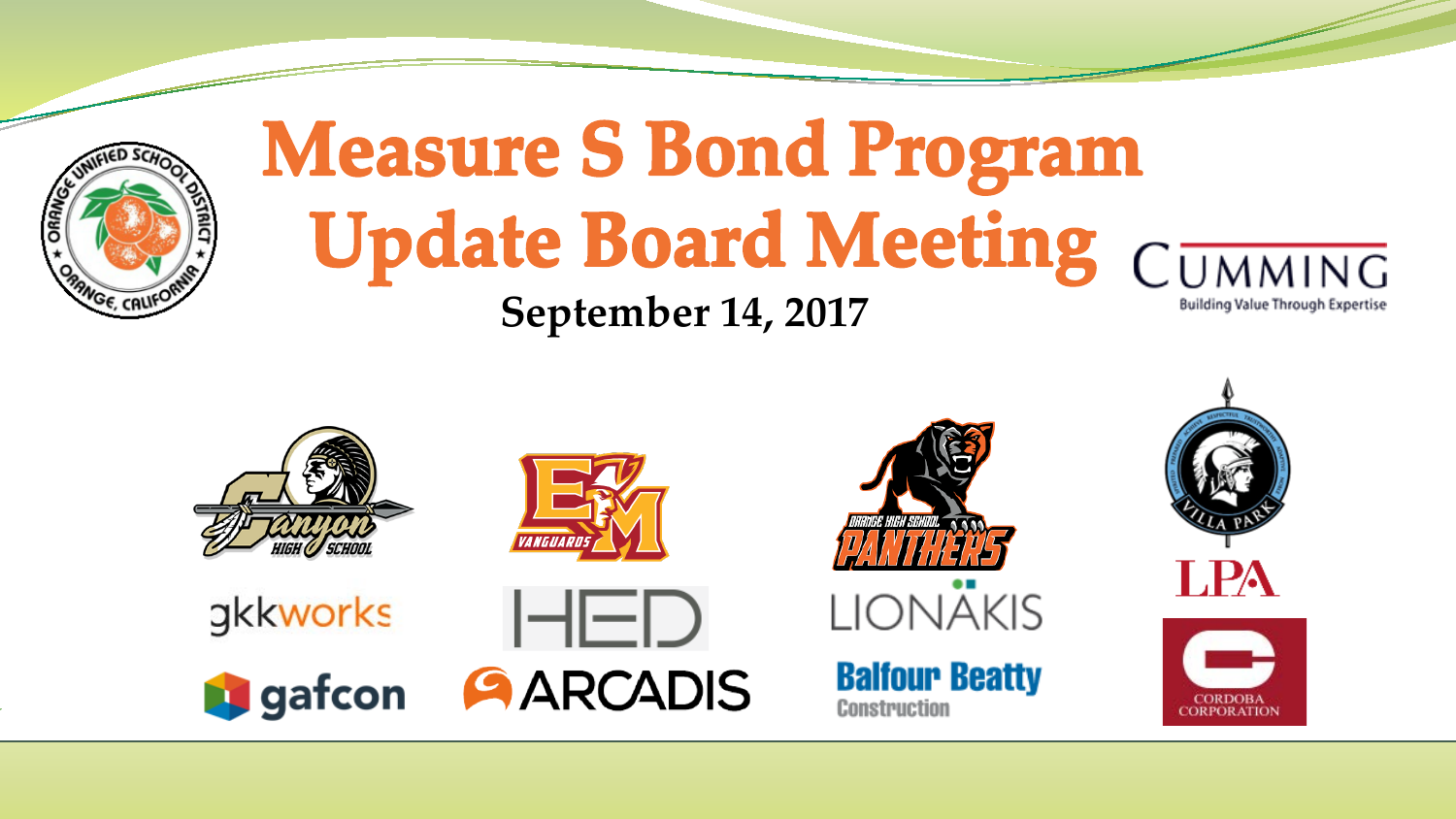

### Program Status Summary

- The Project Budgets were issued with August 2017 Monthly Report
- Each project design is approximately 25% complete
- Each Architect has presented and is incorporating cost savings options
- To review design progress, Bi-Weekly Meetings are held with the District, Program Manager, Architect, and Construction Manager
- Meeting #2 of the Citizen's Oversite Committee was held on Sep 6<sup>th</sup>
- Procurement of Program/Project Controls Services Software System (9/14/17)
- Development of Program-wide Design Standards and Specifications (9/14/17)
- Staffing & Resources are being brought on board per Program Manager's contract
- Program Manager, Architect, and Construction Manager Contracts were Board Approved on July 27<sup>th</sup>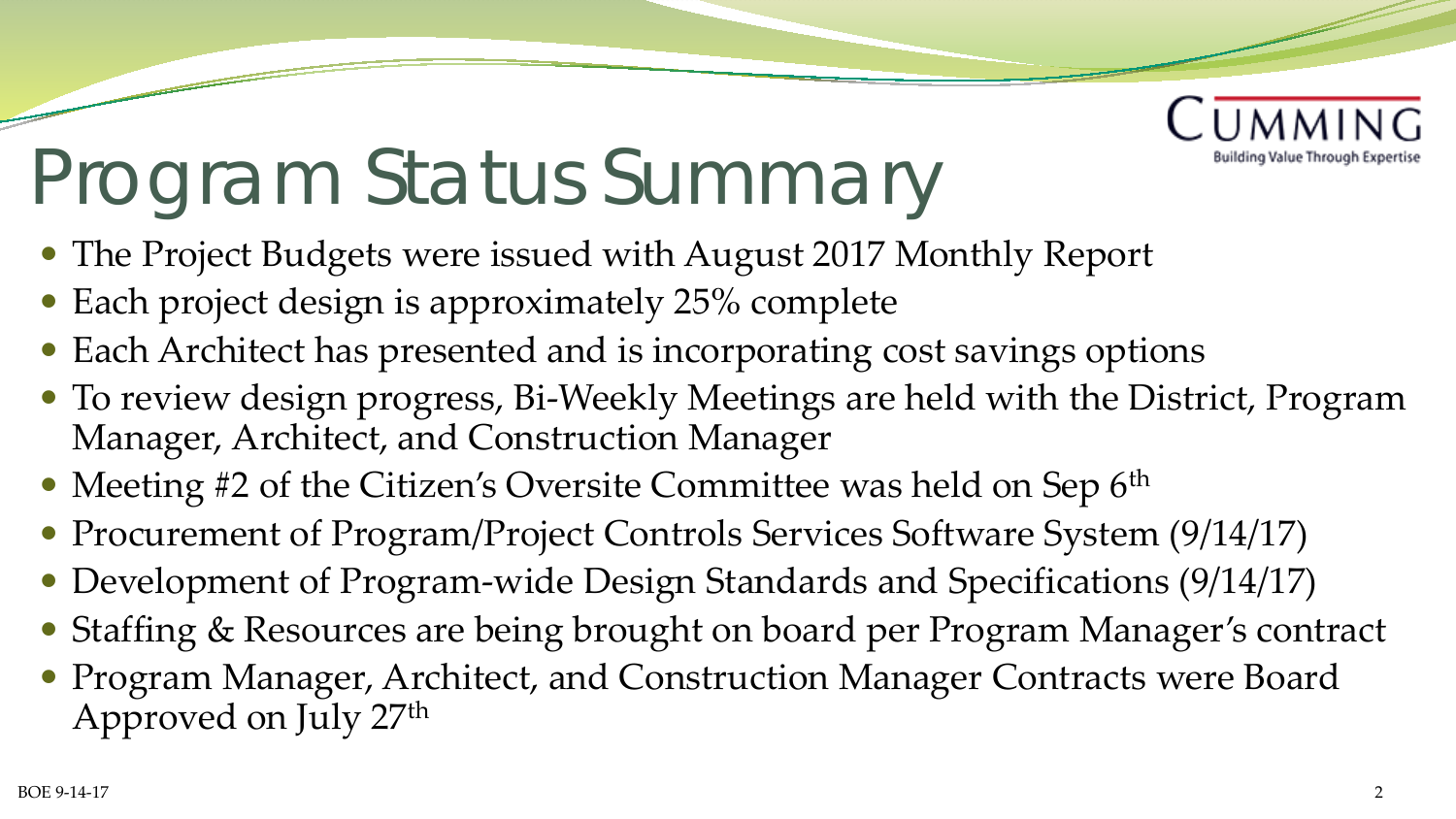# Canyon High School



- The Architect continues the Design Development phase as per the Board's approval of the Schematic Design on 5/25
- The Interim Administration Phasing Plan is currently in development
- The District, Program Manager, Architect, and Construction Manager met on 8/30 and 9/13 to review design and cost savings options proposed by the Architect - Architect is refining options
- The Architect continues review of an expedited structural steel framing system (potential for both time and cost savings)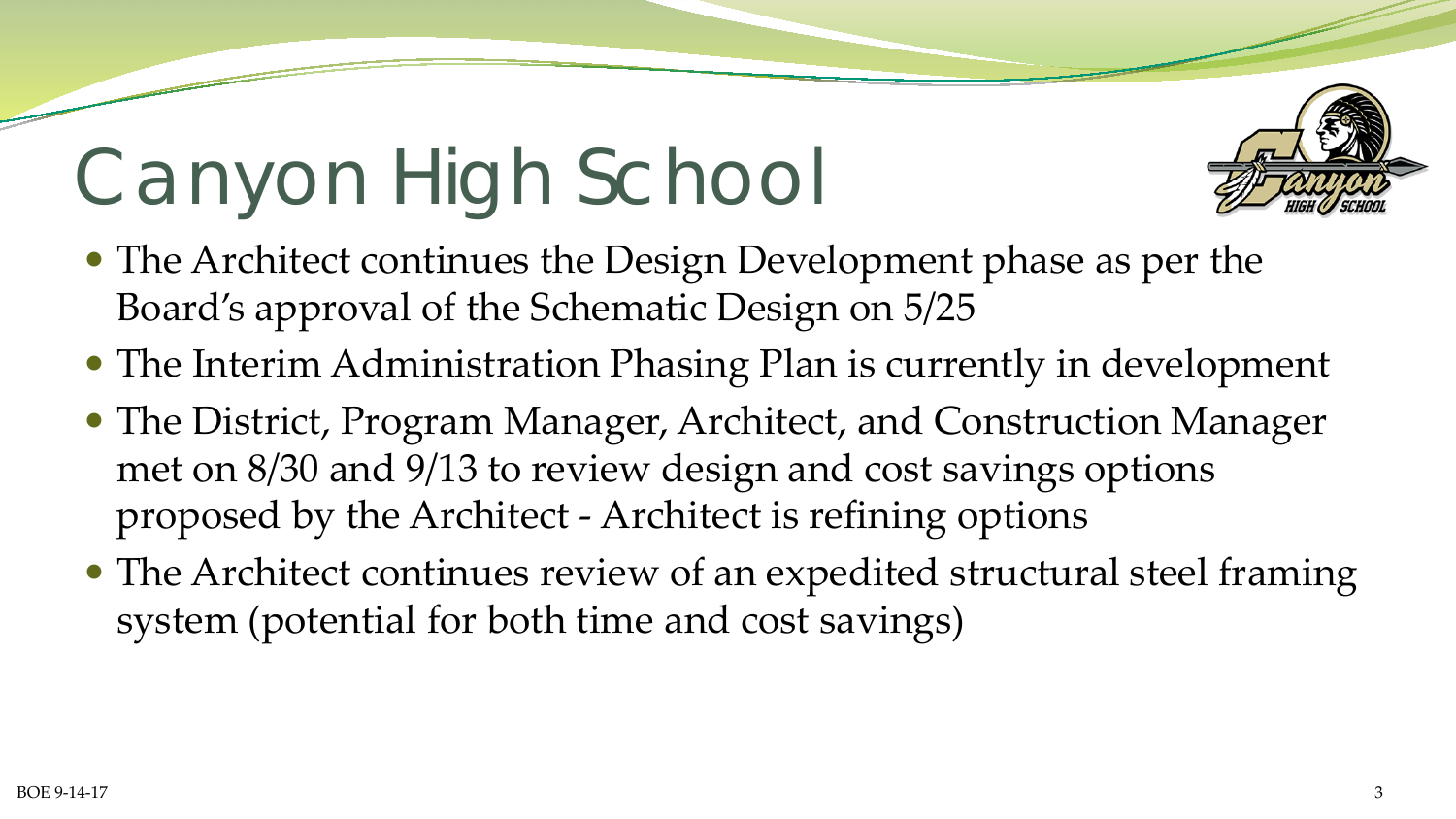### El Modena High School



- The Architect continues the Design Development phase as per the Board's approval of the Schematic Design on 5/11
- The first meeting with DSA was held on  $9/6$
- The District & Architect met on 8/25 to review cost savings options proposed by the Architect
	- Possible revisions include Building Roof, Elevator, and Windows
	- Potential savings approximately \$1 million
- The District, Program Manager, Architect, and Construction Manager met on 8/23 to review progress on the design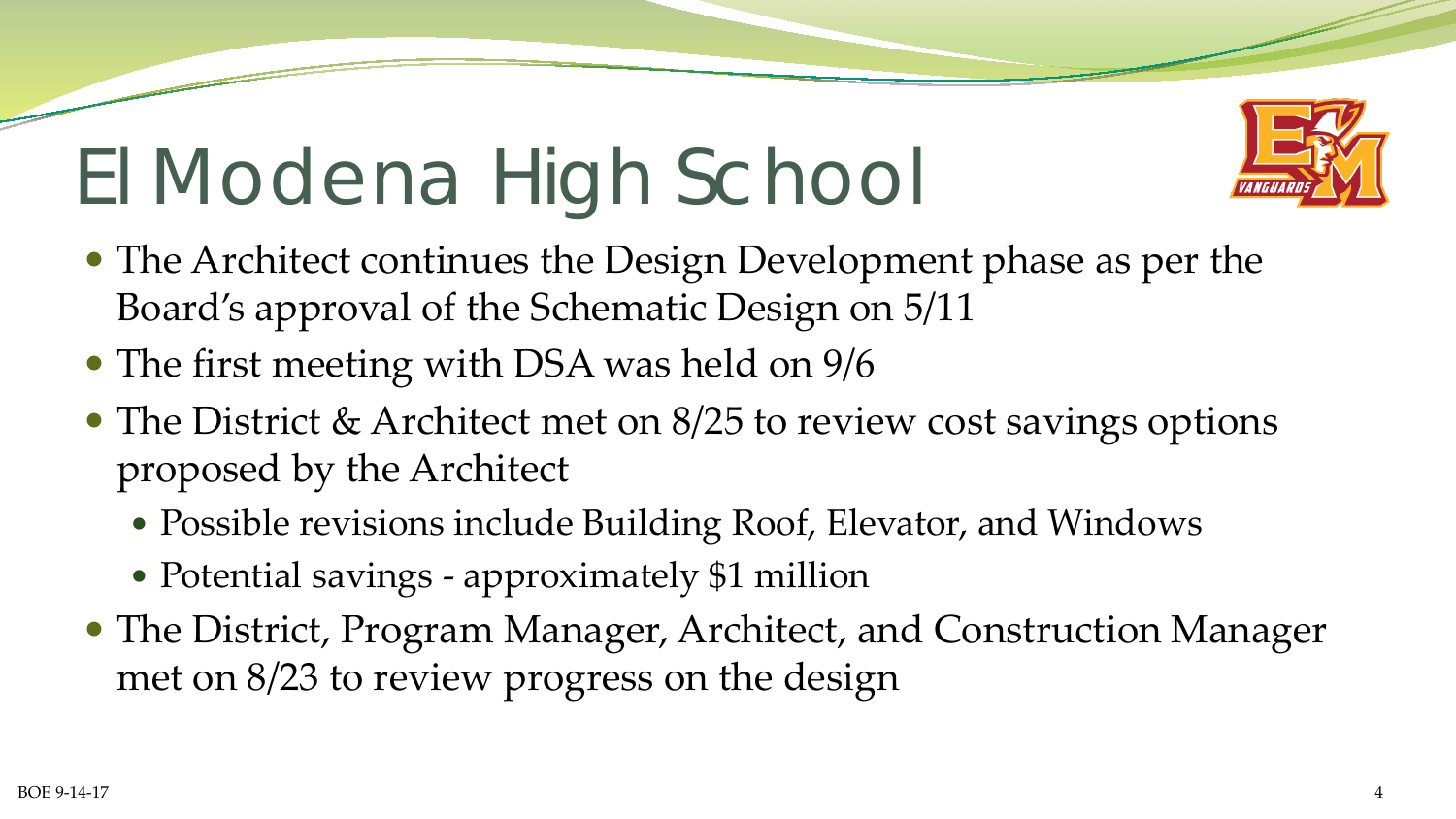### Orange High School



- The Architect continues the Design Development phase as per the Board's approval of the Schematic Design on 4/13
- The first meeting with DSA was held on 8/7. DSA expressed concerns regarding the 2nd floor egress and the location of the Fume Hoods. The Architect has revised the Standard Layout for the Chemistry Labs
- The Architect is responding to DSA's 2<sup>nd</sup> floor egress concerns, which could modify the floor plan without impacts to the interior floor area
- The District, Program Manager, Architect, and Construction Manager met on 8/28 to review design progress and cost savings options proposed by the Architect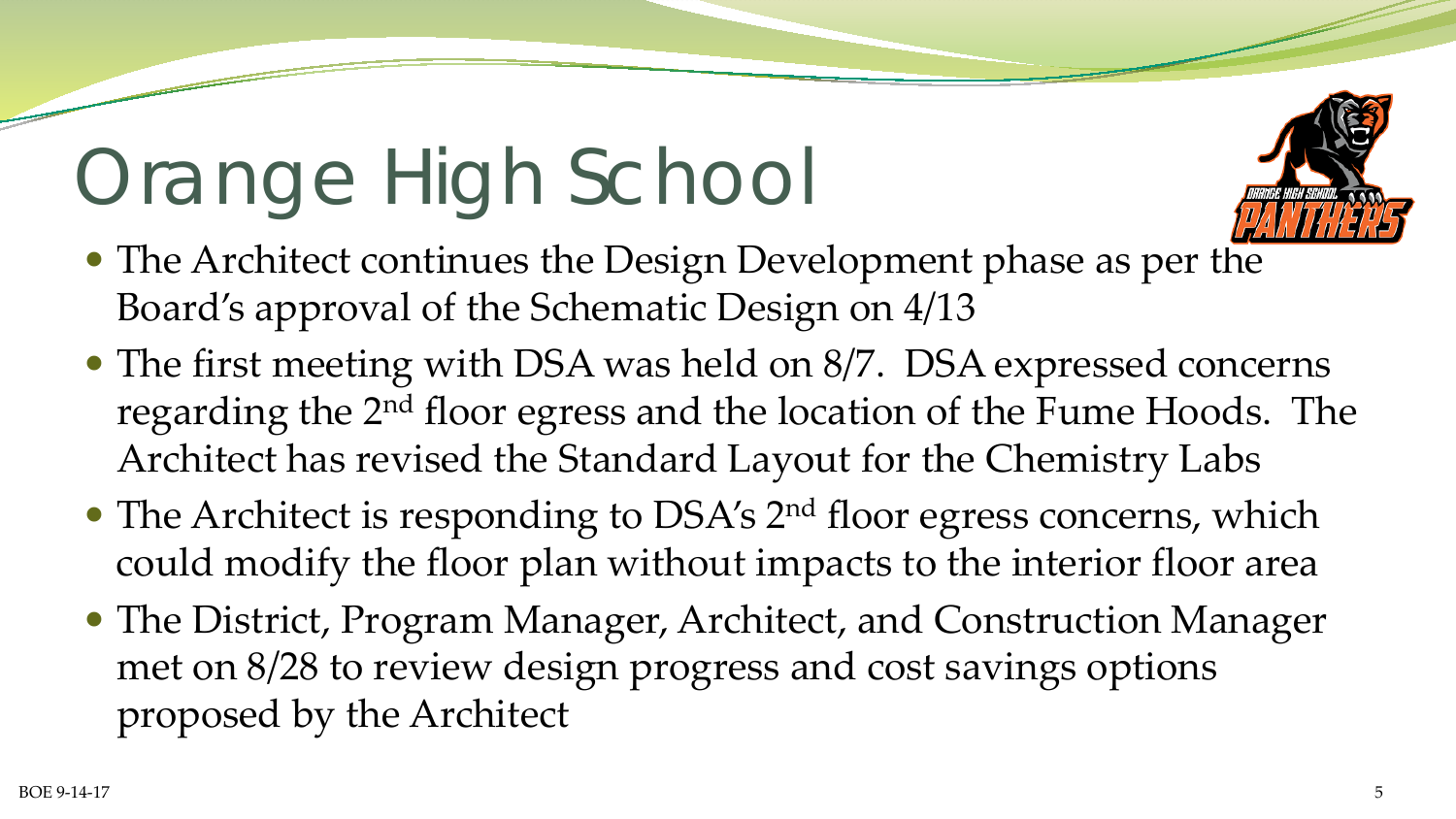## Villa Park High School

- 
- The Architect continues the Design Development phase as per the Board's approval of the Schematic Design on 6/8.
- The District, Architect and Construction Manager met with the City of Villa Park City Manager and Traffic Engineer on 9/6. The City expressed concerns regarding:
	- Traffic circulation
	- Drop-off and pick-up queuing
	- Parking
	- Line of sight/visibility issues from the STEM building to the eastern neighborhood
- The District, Program Manager, and Architect are working on addressing these concerns
- The District, Program Manager, Architect, and Construction Manager met on 9/11 and 8/28 to review design progress and cost savings options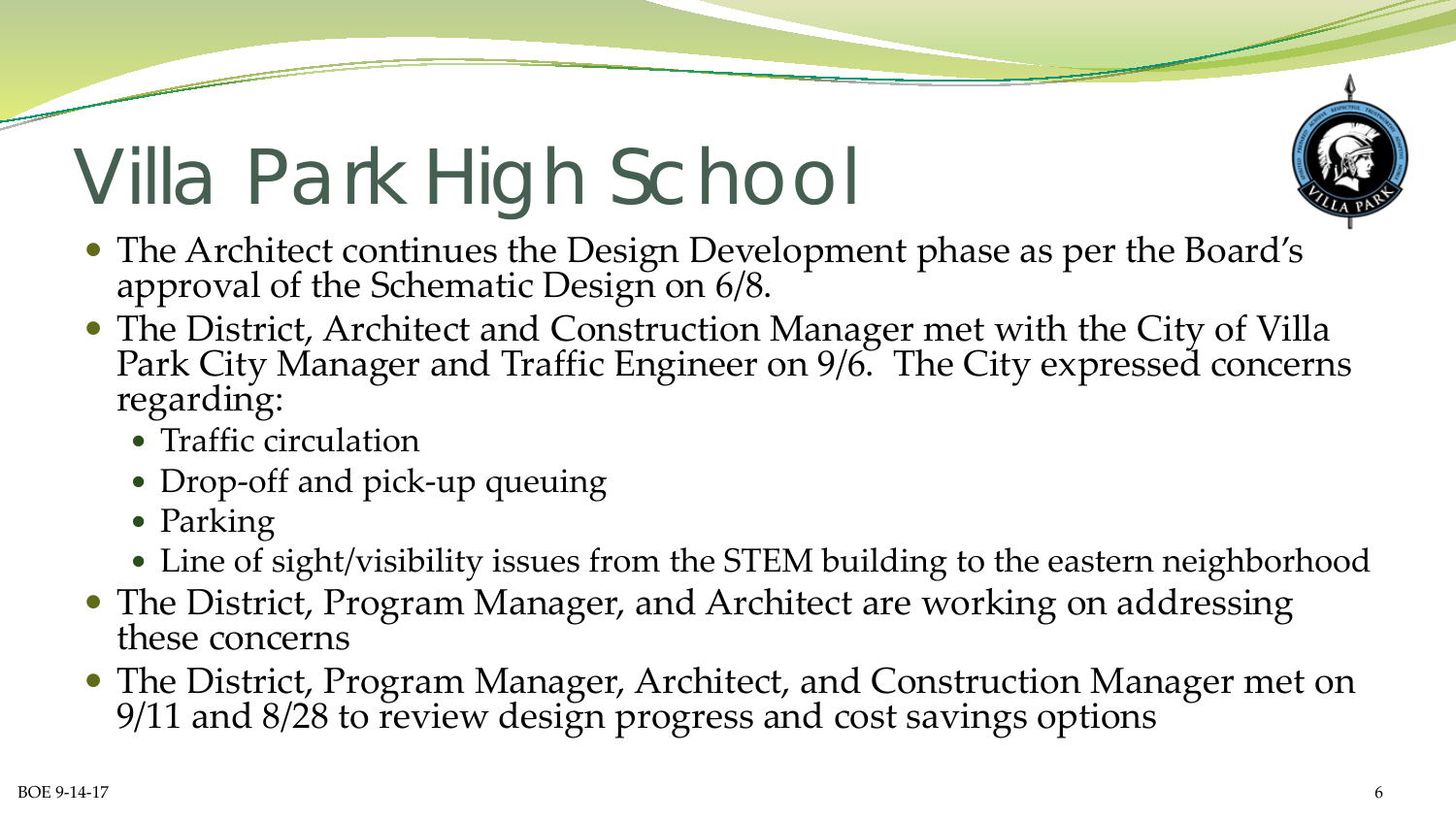

### Status Report – Major Tasks

#### **Recently Completed Tasks**

- Orange HS DSA Pre-Submittal Review Meeting
- All-Hands Program Kick-off Meeting
- Establishment of Bi-Weekly Design Team Meetings
- Evaluation of Staffing Needs

#### **In Process**

- Review of Schematic Designs for Cost Savings Opportunities
- Program-wide Design Standards and Specifications (9/14/17)
- Program/Project Controls Services Software System (9/14/17)
- Develop Contractor Prequalification Process
- Design & Procure Interim Housing at VPHS & CHS
- Review Owner Controlled Insurance Program (OCIP)
- Issue Integrated Master Schedule
- Procurement of Program-Wide Professional Services
	- Commissioning Agent
	- DSA Inspection & Testing Services
	- DSA Laboratory of Record Services
	- CEQA Consultant